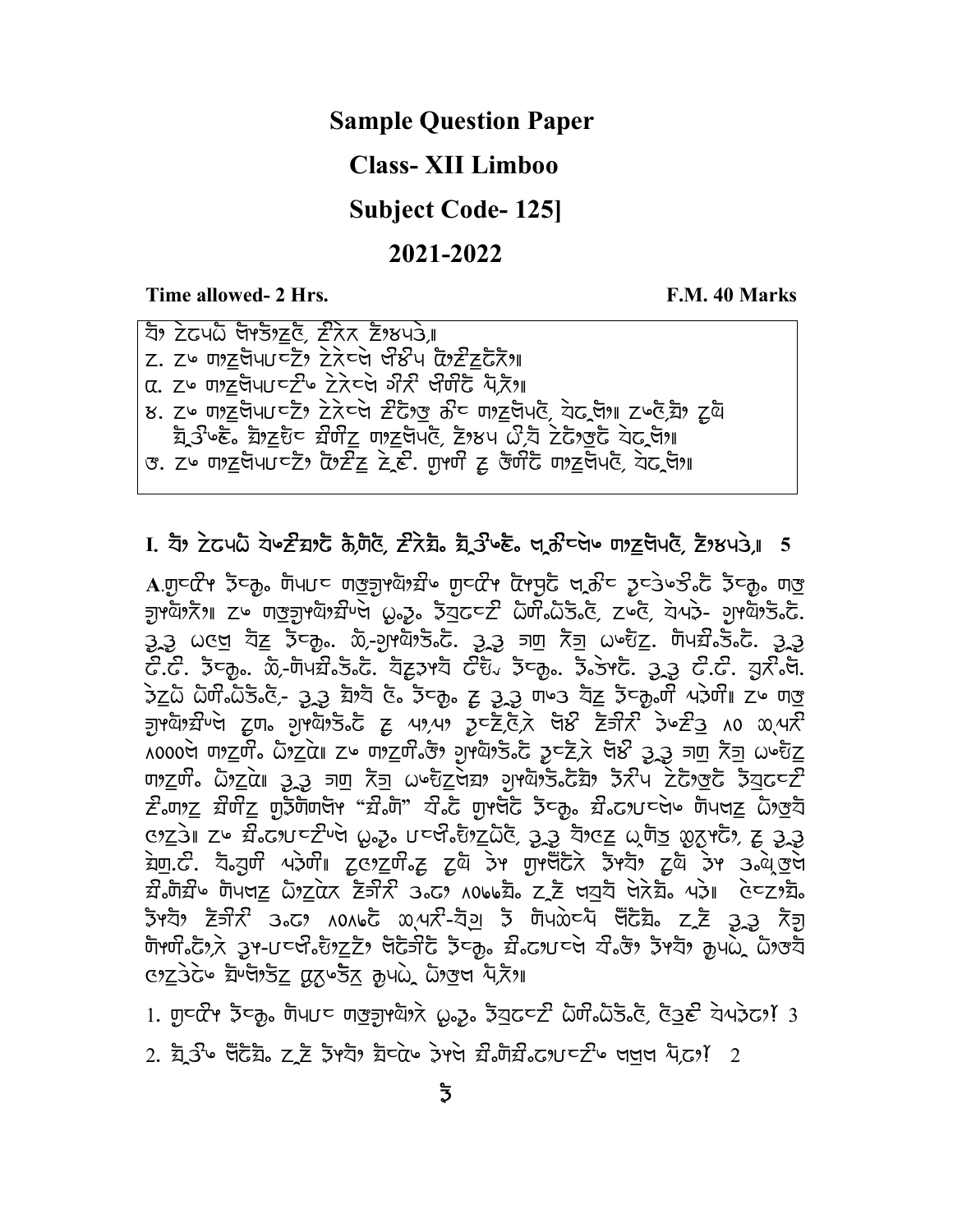$B.$  072.89 ঘ.89 উ.ট ব্লু টেম $\omega$ ত বৈখত স্বীপত্ব অন্দ ব্লু নাগুল মই আৰু ব্লু আৰু ঔੱਖਹੁ<u>ੌਰ</u> ਕੋ<u>ਟ</u>ਣਾ ਪਤੇਯੀ। ਬਾਲੌਂ ਕੀੰਪਬੈਆਨੂਬ ਲੇਖਾ ਉੱਖਹੁੰਰੂ ਕੋ<u>ਅਨ</u>ਬੈਂਡ ਤੁਫ਼ੈ ਯੀਵਨ੍ਰਾ-ਟੈਂਕੈਂ,  $\bar{\alpha}$ ગેणु य़ैणेट गाजुर्से-ण $\bar{\lambda}$ दे स्थिर उँदै एंट्रेगु साथ्ट के-णे $\bar{\lambda}$ णे गाउँपुर 32 सेण <u>હેન્ટ, ফ্ৰি, য়ূৰে লুই, আৰু মুখত আৰু অন্যতি বুৰি আৰু অন্যত আৰু অন্যত আৰু বিভিন্ন স্থি</u> ซีซ์ ตูหรั่ว ววัตุฆั้ง ตุณสั วั $\mathcal{R}$ ันผิว ผลัยที่บุ๊ต สิบต่งวิหลั่ว ล้อ ผ $\mathcal{R}$ มีง ตูหรั่ววัว যুক্ত ঘঁটা∥ ≥ৈ়খ∞ত পহাঁ কৰ এই ইতি খত্ৰ আৰু অত্যুত্ত প্ৰতিত্ব আৰু ইতিত্ব কাৰ্য ติมี ซุน สูง สังค์ อันซี สรี สรี สรี สรรค์ ซุน

 $c \in \mathbb{Z}$ গ্রহী সৈয় $\cdot$ ৪স্ট য় $\cdot \in \mathbb{Z}$  উগ্রহী নীগু সেই সুমী নীগু মুক্তী দিয়া দেয উগ্<u>দ</u>ঠ-লী<sub>°</sub> বীপ্প ব্যুক্ত লী বি উগ কৰ বাইটায় zালা-লাই ভ্ৰান্ত বি ভ্ৰাণ্ড বিভিন্ন টিগ্দুলৈ gz, 53x 2.4,020g à 3 xofzz, 50, 3xi. 3. du 5xug axy of ad ਖ਼⊂ৣ টা⊼ুুুুু টে়ুুুুৱুই দিখ∿ত দুই দুই দি বুলি বুলি কে বা বুলি বুলি কৰি বুল ਖ $\vec{x}$ ਟ ਬੋੰਡਿੰਅ

1. ਬੈ $\epsilon$ z $\chi$ ਟ $\epsilon$ ਦੇ ਦੇ ਨੌਰ ਨਾਬੀ ਅਤੇ ਇੱਕ ਯੋਨ ਦਿੱ

 $2.5x + 3.5x + 2.5x + 2.5x + 3.5x + 3.5x + 3.5x + 3.5x + 3.5x + 3.5x + 3.5x + 3.5x + 3.5x + 3.5x + 3.5x + 3.5x + 3.5x + 3.5x + 3.5x + 3.5x + 3.5x + 3.5x + 3.5x + 3.5x + 3.5x + 3.5x + 3.5x + 3.5x + 3.5x + 3.5x + 3.5x + 3.5x + 3.5x + 3.5x + 3.5x + 3.5x + 3.5x$ 

### $\text{II.}$  Z $\text{3}$ Yu3 ( $\bar{z}$  3  $\circ \bar{\epsilon}$ , grund  $\chi$  $\sim$ ) gund  $\chi$

- 1. αੋਣੇ, ਟੇਨੇਗਟੈ ਬ੍ਰੇ ਤੇ ਪੈਣੇ ਖੇਰੀ ਨੌਮਕ ਗ੍ਰਥੋਟੋ, ਯੋਪਤੇ,
- 2. ឨ៝ፇ ŻႺჃႺᢆ ញ ថ្មីဇ័័ម្ដិ ១ E GYZ Z to GYZ n du En l
- 3. ਬੈਂ<sup>ਟ</sup>ਟਾਨੈਂ ਗ੍ਰਹਿੰਟੋ, ਕੇਪਚੇ ਪੈਨੈਂ ਗ੍ਰਹਿੰ ਕੇਕੇ 3 ਗੌਰ?!
- 4. αੋਣੇ, ਟੇਨੇਗੁਫੈ ਬ੍ਰੇਤੇ ਇੱੱਡ ਉੱਯਾ ਡੇਖਬੋਪਨੇ ਨੌਖਬਾਨੀ ਗ੍ਰਹਿੰਟ, ਯੋਪਤੇ,
- 5. ਬੋਂ ਟੇਟਪੁੰਪ ਕੀ ਡੇਂਮਾ ਗ੍ਰਹਿੰਟ, ਬੋਂ ਲੇਪ ਗੋਂ ਲਗੇਨ Wee ਗੋਂ ਲੇ,  $Z.$   $CZ2\overline{Z}$ .

#### III. যাঁ ਟੇਟਪਨੇ ਯੋਖਬੇ ਟੋਰੁਖਸ਼ੌ ਟੇਨੇਸ਼ ਟੋਲਪਤੇ, III. 5

"ক্তম, পৰতুপহীঃ ইপহী ক্টস্টস্তট্য ব্যুপে উৰ্দী ห้นส้งฆ้อ นั่ว 3. นี้. พ้นน้อ 3. นี Grund me muzh zur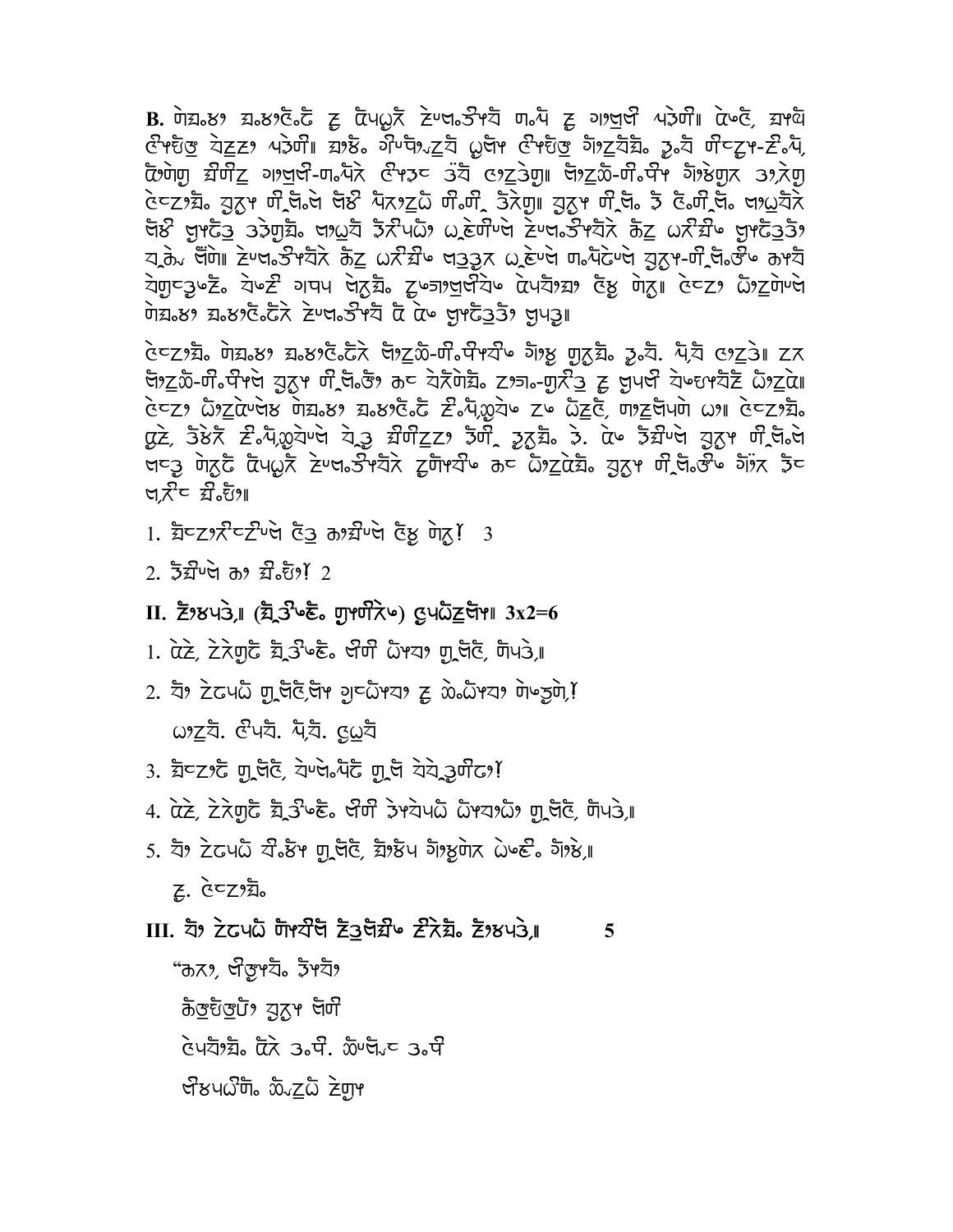חַוְיִם (שָׁבֿ יִשְׁרִיוּהַ 525 Granz ZB. Jugy ZYG939

**দৃ**প্ত⊂টিঃ ইটাঃদাঁপই。

<u>הודות שולה ההב</u> אלא לשורת הל

- 1. Tricued  $2^3$  aria, are direct assert 3
- 2. Z⊌ ਨੌਣ ਟੇਟ੫ධੋ ਯੋฯਬੀੱਥੇ ਟੇਤਖੋੜੀ⊌ ਬ੍ਰੇਤੀ⊌ ਯੋਖੀੱਖ ਨੋਬੀਂ ਅਰਣੇ ਕਰ ਕਾਬਾ ਫੇਤਖੇ ตินวูธิธา! 2
- $IV.$  ਬ੍ਰੇਤੇ  $\circ \xi \circ \xi \in \mathbb{C}$  ਗੁਣੂ ਚੋਪ ਨੂੰ, ਟੋਂ ਲਪਤੇ, ( $\ddot{\omega}$ ਤੂਤੇ ਚੋ ਗੁ $\circ \xi$ ਸ)॥ 2x2=4
- 
- 2.  $\omega_0$ णेयेरे टूधर्व पी. ४ ग्रेटर्ट 436?
- 3.  $\omega_{0}$ ਗੋਧੋਨੇ ਟੂਟ੍ਰਮ  $\mathcal{C}_{0}$ ਧ $\triangleright$  ਬੋਟੂਟ ਸੇਨੇ $\mathcal{C}_{0}$ ਮੱ
- $V.$  ਬ੍ਰੇਤੇ ਇੰ ਖਰੇਟ ਗਾਣੁਰੇਪਨੀ ਟੋਲਪਤੇ, (ਯਾਬੇਰੇ ਗੁਰੇਸਾ) 2x1=2
- 

ZK उँकुटेंट GOAT ZZ25 Zund

con. E.Azy ZumzZYC Zul.a

ইপহী *দু*লাগ<u>ৈ</u> যক্তি মৰ্ট হৈছে যে কাৰ্ট হৈটা

 $\overleftrightarrow{z}$ ยะ 2  $\overleftrightarrow{z}$  2  $\overleftrightarrow{z}$  5  $\overleftrightarrow{z}$  ,  $\overleftrightarrow{z}$   $\overleftrightarrow{z}$   $\overleftrightarrow{z}$   $\overleftrightarrow{z}$   $\overleftrightarrow{z}$   $\overleftrightarrow{z}$   $\overleftrightarrow{z}$   $\overleftrightarrow{z}$   $\overleftrightarrow{z}$   $\overleftrightarrow{z}$   $\overleftrightarrow{z}$   $\overleftrightarrow{z}$   $\overleftrightarrow{z}$   $\overleftrightarrow{z}$   $\overleftrightarrow{z}$   $\overleftrightarrow{z}$   $\overleftrightarrow{z}$   $\overleftrightarrow{z}$   $\overleftrightarrow{z}$   $\overleftrightarrow$ 

- $Z^{\omega}$   $\delta$   $3\sigma$   $\zeta$   $\delta$   $\zeta$   $\zeta$   $\zeta$   $\zeta$   $\zeta$   $\zeta$   $\zeta$   $\zeta$   $\zeta$   $\zeta$   $\zeta$   $\zeta$   $\zeta$   $\zeta$   $\zeta$   $\zeta$   $\zeta$   $\zeta$   $\zeta$   $\zeta$   $\zeta$   $\zeta$   $\zeta$   $\zeta$   $\zeta$   $\zeta$   $\zeta$   $\zeta$   $\zeta$   $\zeta$   $\zeta$   $\zeta$
- 2.'ਬੈਨ ਫੋਤੇਖ ਟੇਗੋਅਟੀ ਬੀoo ਧੋਨੈਂਟ ਗਟੇਟੀ,ਬੀ!' ਟ ਿਹੋਣਟੀ ਬ੍ਰੇਤੀ ਗੋਅਟੀਖੋਬੈਂ ਬ੍ਰੇਤੀ ਬ টাপট- টাই এই টাইটা

## $VI.$  ਬ੍ਰੇਤੇ  $e\bar{e}$  ਗੁਣੇ ਹਾਂ ਹੋਏ ਬਾਰੇ, ( $\vec{a}$ ਤੇ,ਬਾਰੇ  $\vec{a}$ ਤੇ,ਬਾ) | 2x1=2

- $1.$  3 $\nu$ ਖ਼⊂z $\gamma$  ਬ਼ਟਖੇ ਬੈਟz $\chi$ ਟੇ ਗੋ $\nu$ ਨੋ ਗਾ. ਬੋ੍ਹਾ.  $\omega$ ੋ $\chi$ ਕੇ!
- 2.  $3$ ਪਖਵ 2 ਬੇਵਖੋਨੇ ਸ਼ੂਪਲੈ ਟੂ ਧਾਟੂਕੌ ਬਾਲੋ ਨੌਂ ਬੋਵ 2 ਨੌਂ ਰਵਪੋ ਬਾਡੇਨਾ!

## 

1.  $\bar{\omega}$ ଙ୍ଗ ႗ ႗ၟၑႜၛၟႃႚၒၛၟ႗ ၛၛၟႝၣႍ. ૹႍႍ႗ ၛၟ႗ႝၛၙႃႚၛၛၟၜၟႜႝႝၮႃၒၛႝၴႃ႗ ၛႝႃၒၛၛၮၟၜၣႍ႗ၣ႗  $\overrightarrow{z}$   $\overrightarrow{c}$   $\overrightarrow{c}$   $\overrightarrow{d}$   $\overrightarrow{d}$   $\overrightarrow{c}$   $\overrightarrow{c}$   $\overrightarrow{d}$   $\overrightarrow{d}$   $\overrightarrow{c}$   $\overrightarrow{d}$   $\overrightarrow{d}$   $\overrightarrow{c}$   $\overrightarrow{c}$   $\overrightarrow{d}$   $\overrightarrow{d}$   $\overrightarrow{c}$   $\overrightarrow{c}$   $\overrightarrow{d}$   $\overrightarrow{d}$   $\overrightarrow{c}$   $\overrightarrow{c}$   $\overrightarrow{d}$   $\overrightarrow{c}$   $\overrightarrow{$